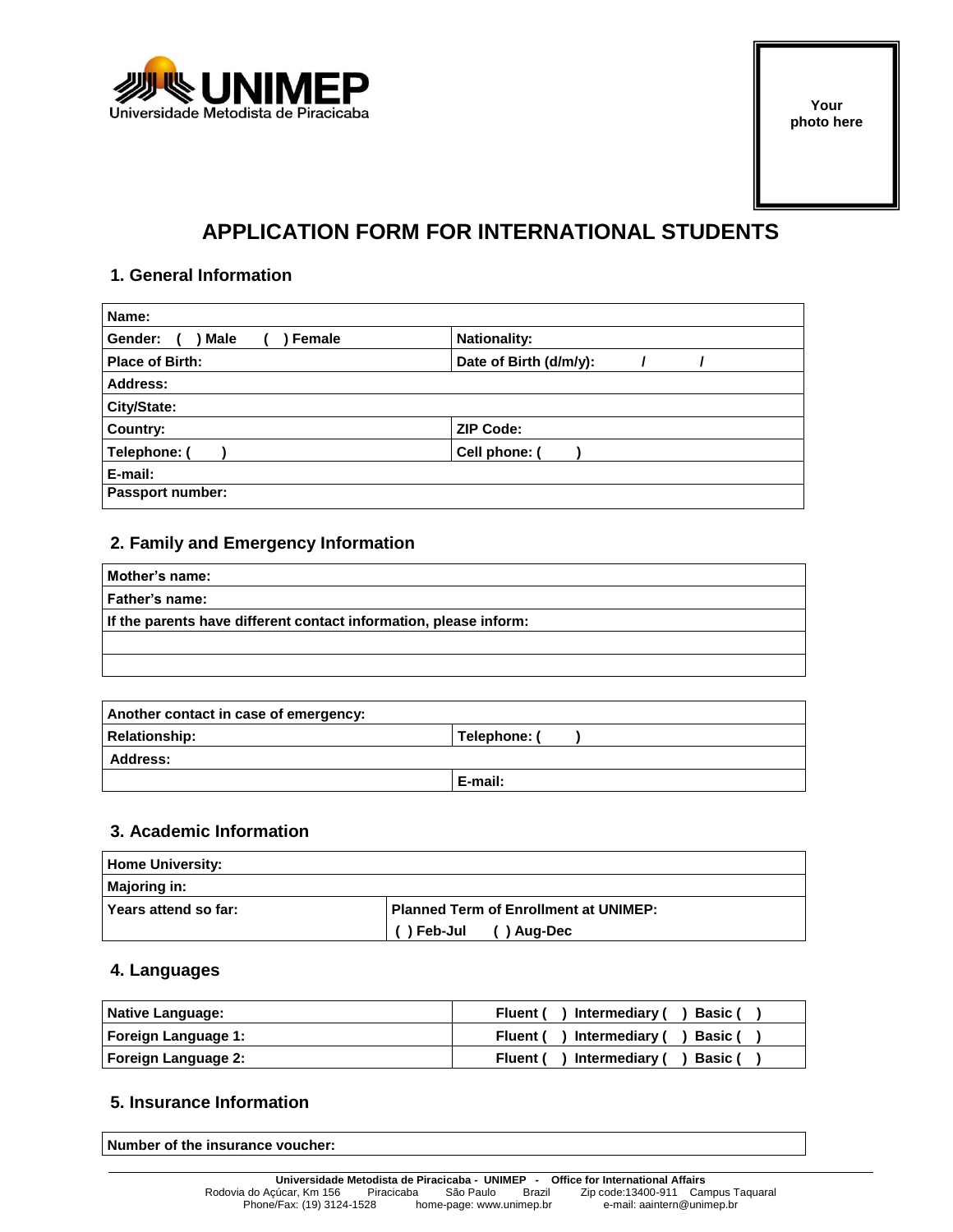

# **CERTIFICATE OF FINANCIAL SUPPORT**

| <u> 1989 - John Stein, Amerikaansk politiker (* 1908)</u> | , herewith declare that I will |
|-----------------------------------------------------------|--------------------------------|
|                                                           |                                |
| during his/her stay in Brazil.                            |                                |
|                                                           |                                |
| American dollars).                                        |                                |
|                                                           |                                |
|                                                           |                                |
|                                                           |                                |
| Date: $\qquad \qquad / \qquad \qquad / \qquad \qquad .$   |                                |
| (day)<br>(month)<br>(year)                                |                                |
| ) Mother<br>) Father                                      |                                |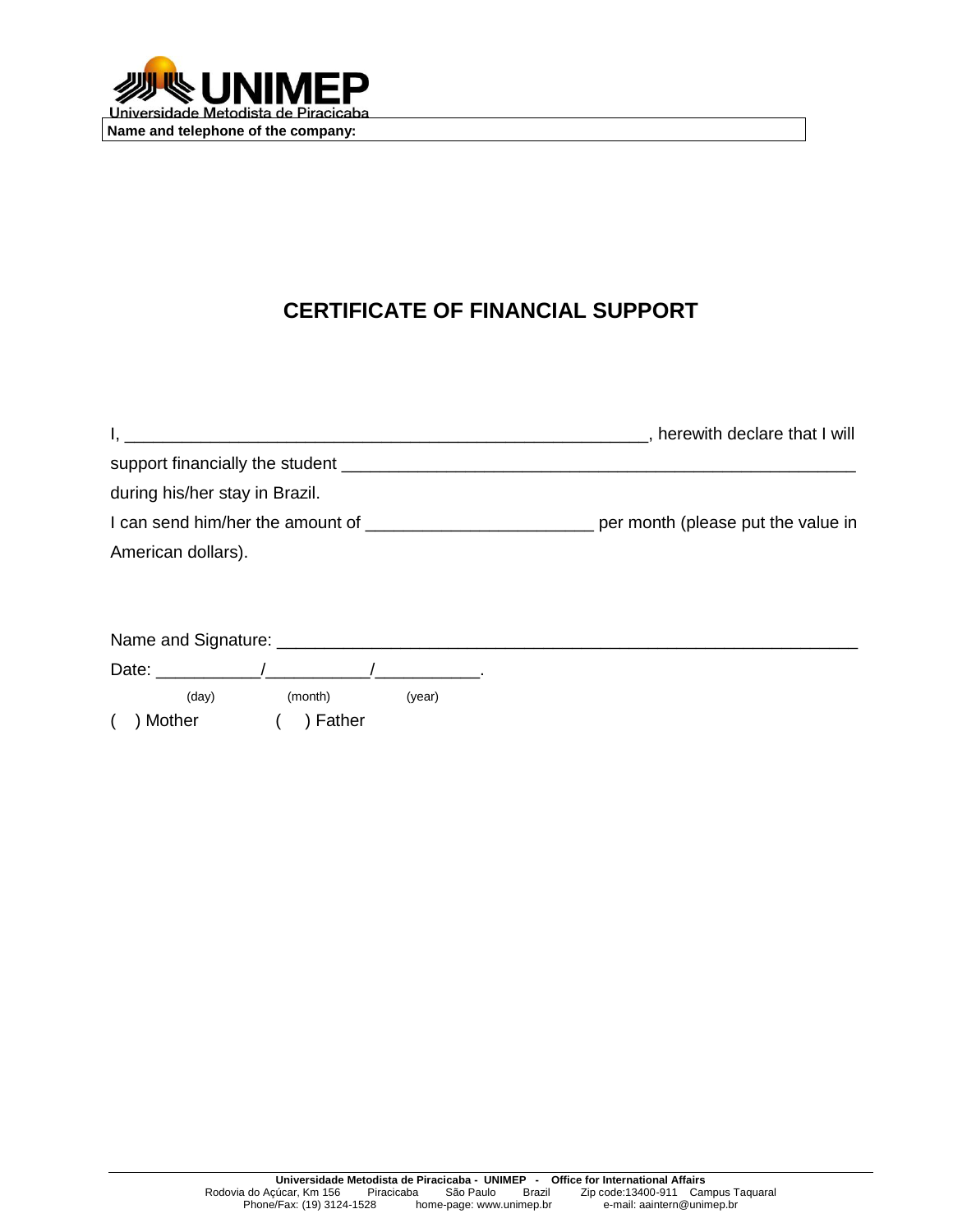

## **HEALTH INFORMATION FORM**

**(to be filled out and signed by a physician)**

| Age: _______________________                                                                                                                                                                                                                                                                  |                                                                                                                    |
|-----------------------------------------------------------------------------------------------------------------------------------------------------------------------------------------------------------------------------------------------------------------------------------------------|--------------------------------------------------------------------------------------------------------------------|
| Blood Type: ( ) A ( ) B ( ) AB ( ) O                                                                                                                                                                                                                                                          | Rh factor: () Positive () Negative                                                                                 |
| Does the applicant use glasses: () Yes () No                                                                                                                                                                                                                                                  |                                                                                                                    |
| Please, indicate with an $X$ if you have or already had:                                                                                                                                                                                                                                      |                                                                                                                    |
| () Tuberculosis () Diabetes () Epilepsy                                                                                                                                                                                                                                                       | ( ) Kidney Colic                                                                                                   |
|                                                                                                                                                                                                                                                                                               | () High-Pression () Rheumatic Fever () Kidney Disease () Other Diseases:                                           |
| () Heart Problems () Malaria () Allergy                                                                                                                                                                                                                                                       |                                                                                                                    |
|                                                                                                                                                                                                                                                                                               |                                                                                                                    |
| Present conditions: Indicate with an $\bm{X}$ if you find any disease or abnormality:<br>() Tonsils, Nose or Throat () Genitor - Urinary System<br>) Stomach or Digestive<br>$\left($<br>$\left($<br>) Brain or Nervous System<br>) Skin<br>$\left($<br>( ) Heart or Blood Vessel<br>$\left($ | ( ) Blood or Endocrine System<br>( ) Venereal Disease<br>) Lungs or Respiratory System<br>) Other Abdominal Organs |
| () Bones, Joints or Locomotor System                                                                                                                                                                                                                                                          |                                                                                                                    |
|                                                                                                                                                                                                                                                                                               |                                                                                                                    |
|                                                                                                                                                                                                                                                                                               |                                                                                                                    |
|                                                                                                                                                                                                                                                                                               |                                                                                                                    |

Surgeries done (descriptions/date):\_\_\_\_\_\_\_\_\_\_\_\_\_\_\_\_\_\_\_\_\_\_\_\_\_\_\_\_\_\_\_\_\_\_\_\_\_\_\_\_\_\_\_\_\_\_\_\_\_\_\_ \_\_\_\_\_\_\_\_\_\_\_\_\_\_\_\_\_\_\_\_\_\_\_\_\_\_\_\_\_\_\_\_\_\_\_\_\_\_\_\_\_\_\_\_\_\_\_\_\_\_\_\_\_\_\_\_\_\_\_\_\_\_\_\_\_\_\_\_\_\_\_\_\_\_\_\_\_\_\_

\_\_\_\_\_\_\_\_\_\_\_\_\_\_\_\_\_\_\_\_\_\_\_\_\_\_\_\_\_\_\_\_\_\_\_\_\_\_\_\_\_

\_\_\_\_\_\_\_\_\_\_\_\_\_\_\_\_\_\_\_\_\_\_\_\_\_\_\_\_\_\_\_\_\_\_\_\_\_\_\_\_\_

### **I HEREWITH DECLARE THAT THE APPLICANT IS ABLE TO STUDY IN A FOREIGN COUNTRY**

Name of physician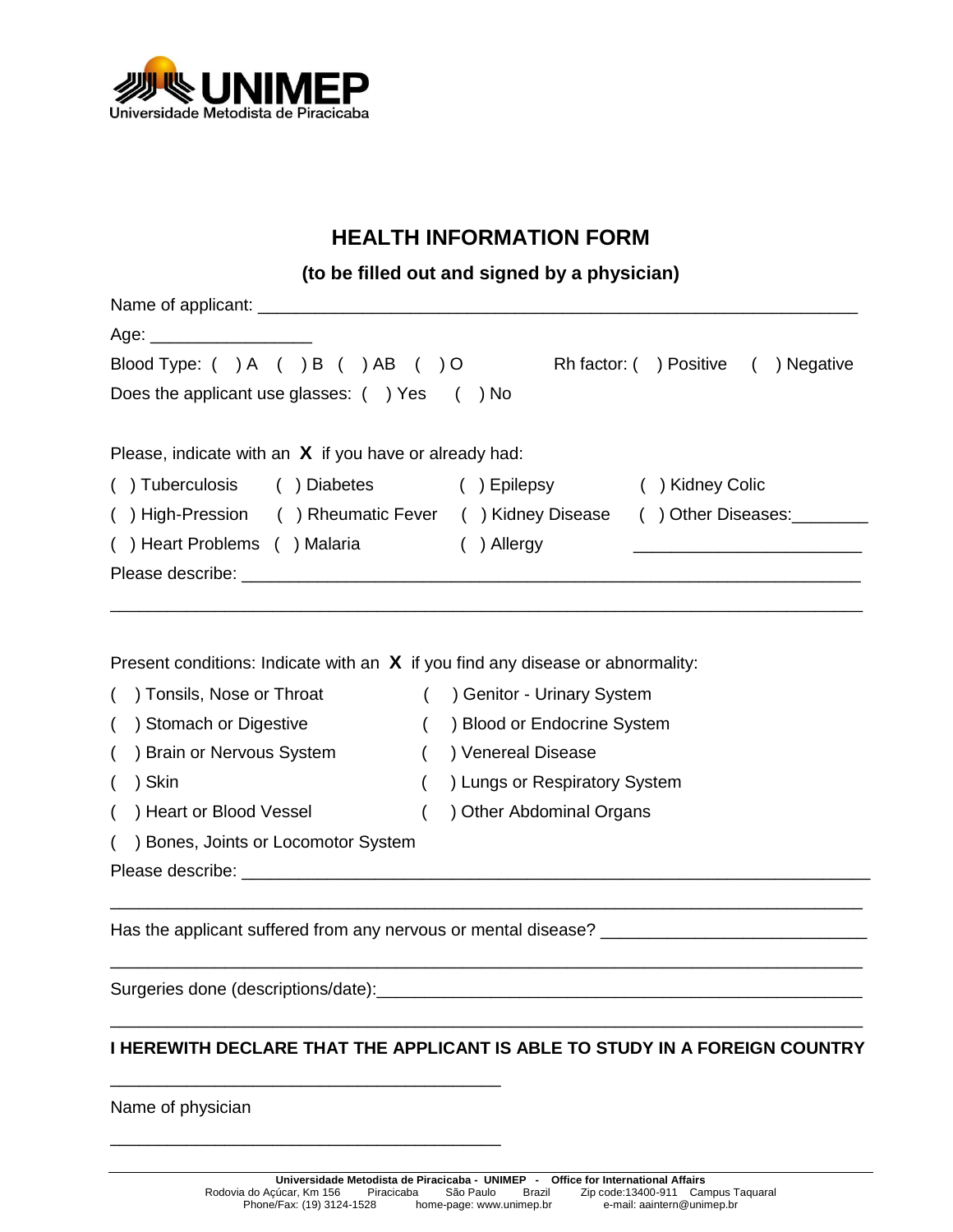

| Signature |
|-----------|
|-----------|

| (day) | (month) | (year) |  |
|-------|---------|--------|--|

### **ESSAY**

Please, explain in a maximum of 500 words why you want to study in Brazil, specifically at UNIMEP.